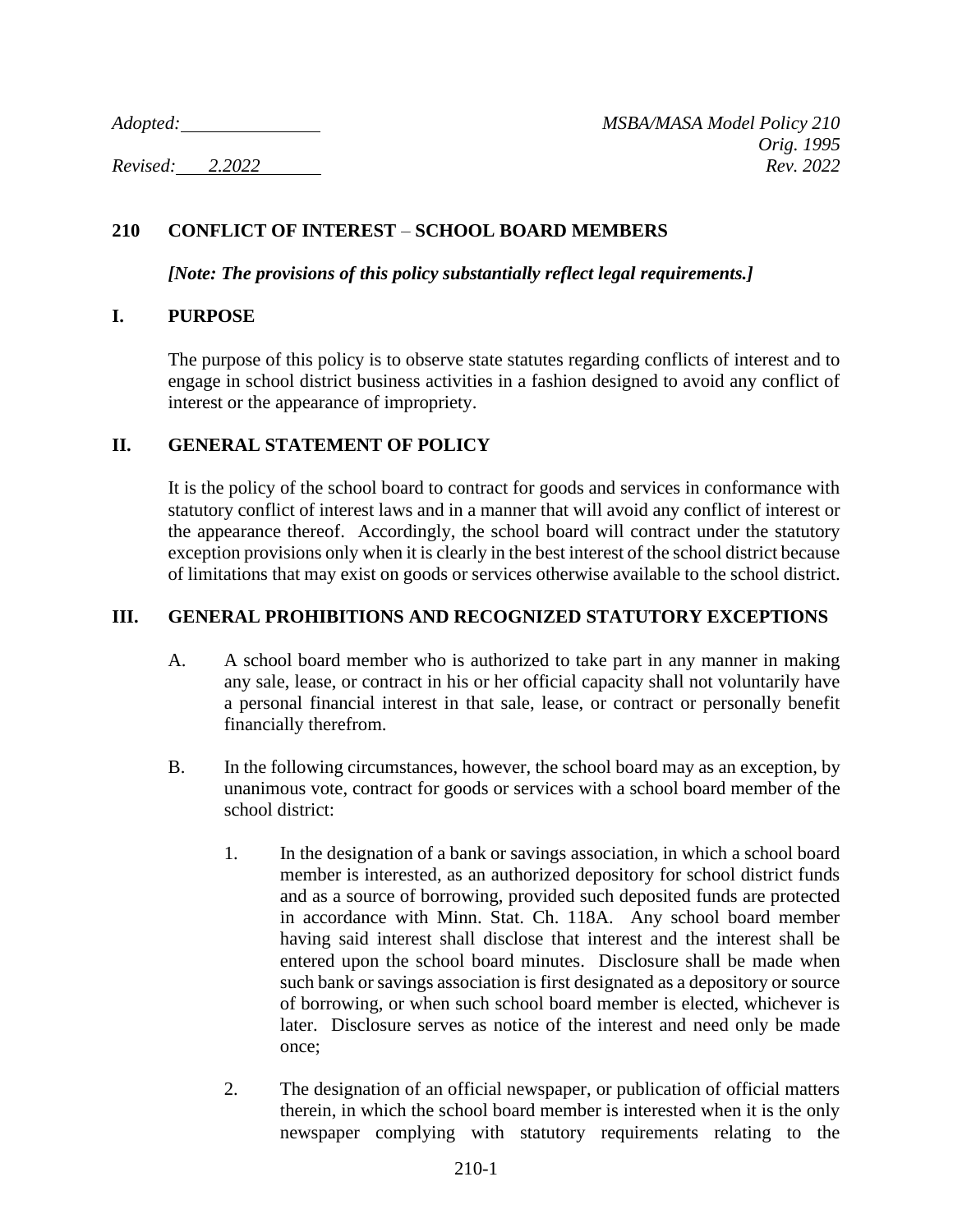designation or publication;

- 3. A contract with a cooperative association of which the school board member is a shareholder or stockholder but not an officer or manager;
- 4. A contract for which competitive bids are not required by law. A contract made under this exception will be void unless the following procedures are observed:
	- a. The school board shall authorize the contract in advance of its performance by adopting a resolution setting out the essential facts and determining that the contract price is as low as or lower than the price at which the goods or services could be obtained elsewhere.
	- b. In the case of an emergency when the contract cannot be authorized in advance, payment of the claims must be authorized by a like resolution wherein the facts of the emergency are also stated.
	- c. Before a claim is paid, the interested school board member shall file with the clerk of the school board an affidavit stating:
		- (1) The name of the school board member and the office held;
		- (2) An itemization of the goods or services furnished;
		- (3) The contract price;
		- (4) The reasonable value;
		- (5) The interest of the school board member in the contract; and
		- (6) That to the best of the school board member's knowledge and belief, the contract price is as low as, or lower than, the price at which the goods or services could be obtained from other sources.
- 5. A school board member may contract with the school district to provide construction materials or services, or both, when the sealed bid process is used. When the contract comes before the school board for consideration, the interested school board member may not vote on the contract. (*Note: This section applies only when the school district has a population of 1,000 or less according to the last federal census***.)**
- 6. A school board member may rent space in a public facility at a rate commensurate with that paid by other members of the public.
- C. In the following circumstances, the school board may as an exception, by majority vote at a meeting at which all school board members are present, contract for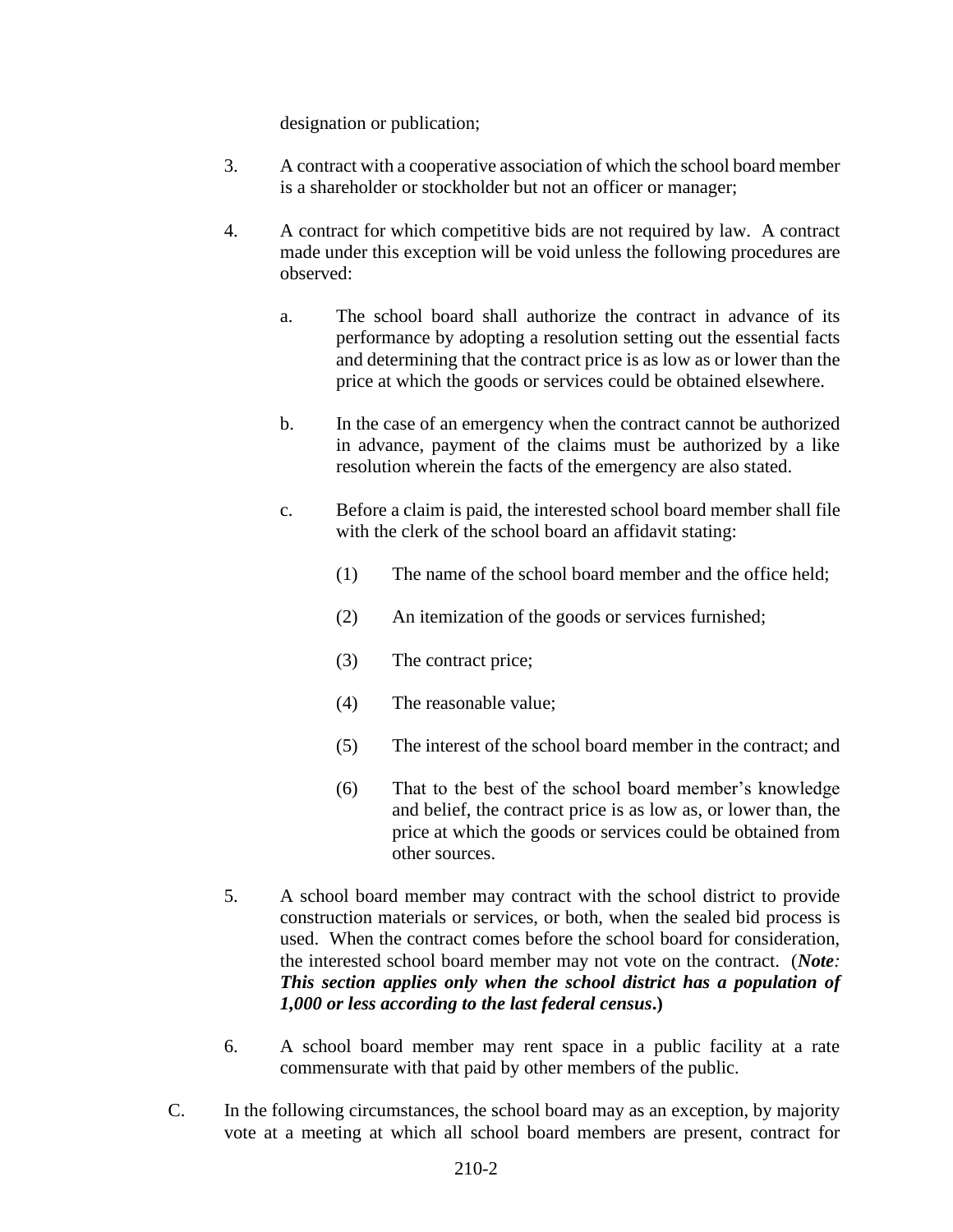services with a school board member of the school district: A school board member may be newly employed or may continue to be employed by the school district as an employee only if there is a reasonable expectation on July 1, or at the time the contract is entered into or extended, that the amount to be earned by that school board member under that contract or employment relationship, will not exceed \$8,000 in that fiscal year. If the school board member does not receive majority approval to be initially employed or to continue in employment at a meeting at which all school board members are present, that employment is immediately terminated and that school board member has no further rights to employment while serving as a school board member in the school district.

D. The school board may contract with a class of school district employees, such as teachers or custodians, when the spouse of a school board member is a member of the class of employees contracting with the school board and the employee spouse receives no special monetary or other benefit that is substantially different from the benefits that other members of the class receive under the employment contract. For the school board to invoke this exception, it must have a majority of disinterested school board members vote to approve the contract, direct the school board member spouse to abstain from voting to approve the contract, and publicly set out the essential facts of the contract at the meeting in which the contract is approved.

# **IV. LIMITATIONS ON RELATED EMPLOYEES**

- A. The school board must hire or dismiss teachers only at duly called meetings. When a husband and wife, brother and sister, or two brothers or sisters, constitute a quorum, no contract employing a teacher may be made or authorized except upon the unanimous vote of the full school board.
- B. The school board may not employ any teacher related by blood or marriage to a school board member, within the fourth degree as computed by the civil law, except by a unanimous vote of the full school board.

# **V. CONFLICTS PRIOR TO TAKING OFFICE**

A school board member with personal financial interest in a sale, lease, or contract with the school district which was entered before the school board member took office and presents an actual or potential conflict of interest, shall immediately notify the school board of such interest. It shall thereafter be the responsibility of the school board member to refrain from participating in any action relating to the sale, lease, or contract. At the time of renewal of any such sale, lease, or contract, the school board may enter into or renew such sale, lease, or contract only if it falls within one of the enumerated exceptions for contracts relating to goods or services provided above and if the procedures provided in this policy are followed.

# **VI. DETERMINATION AS TO WHETHER A CONFLICT OF INTEREST EXISTS**

The determination as to whether a conflict of interest exists is to be made by the school